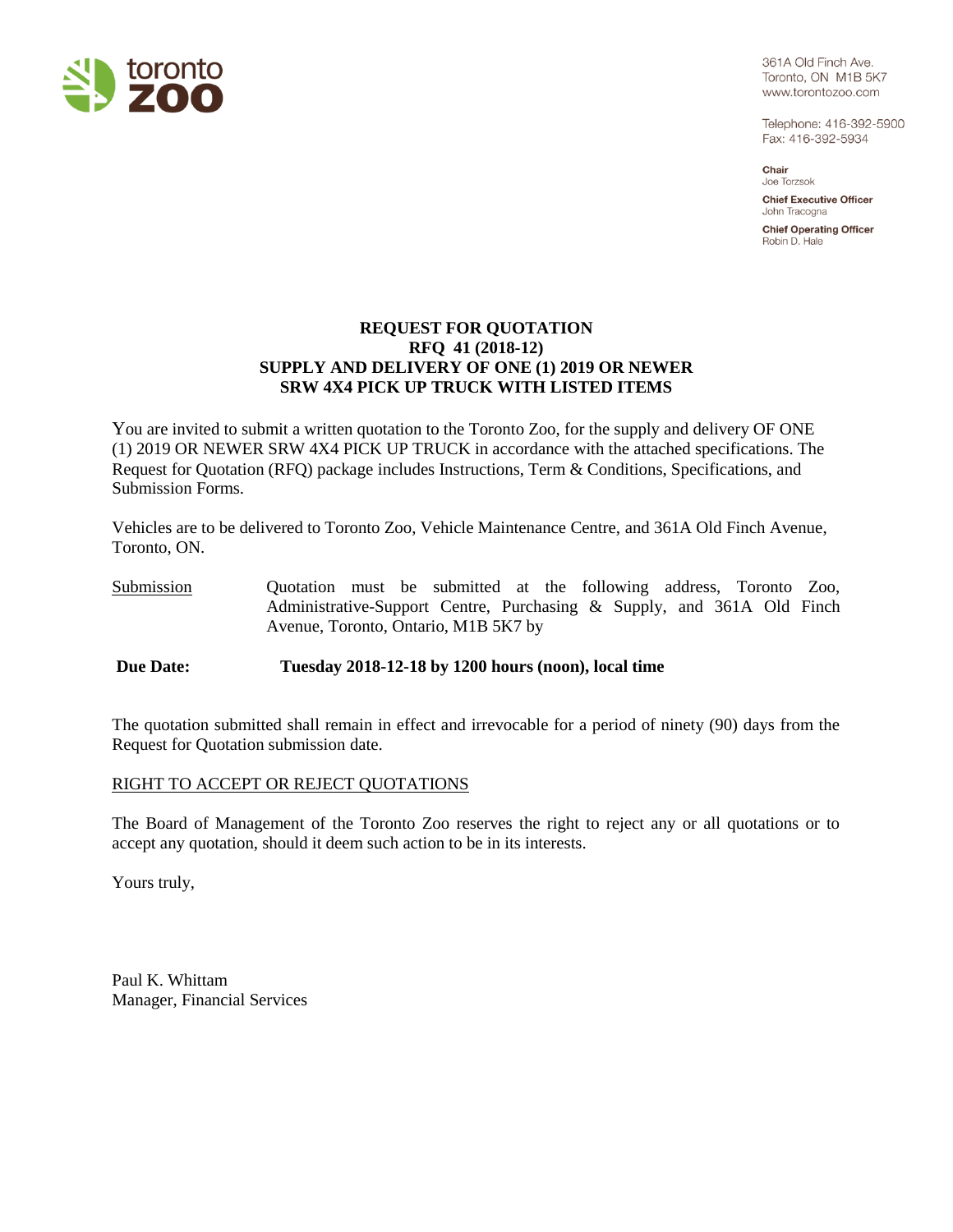# **TABLE OF CONTENTS**

| <b>SECTION</b>    | <b>DESCRIPTION</b>                    | PAGE NO. |
|-------------------|---------------------------------------|----------|
|                   |                                       |          |
| <b>RFQ LETTER</b> | <b>Invitation Letter</b>              |          |
| <b>T.O.C.</b>     | Table of Contents                     |          |
| 1.0               | Instructions                          |          |
| 2.0               | Specifications & General Requirements |          |
| 3.0               | Terms and Conditions                  | 8        |
| 4.0               | <b>Submission Form</b>                | 11       |
|                   | Price schedule                        | 12       |
|                   | <b>Submission Label</b>               | 14       |
|                   | Notice of No Bid                      | 15       |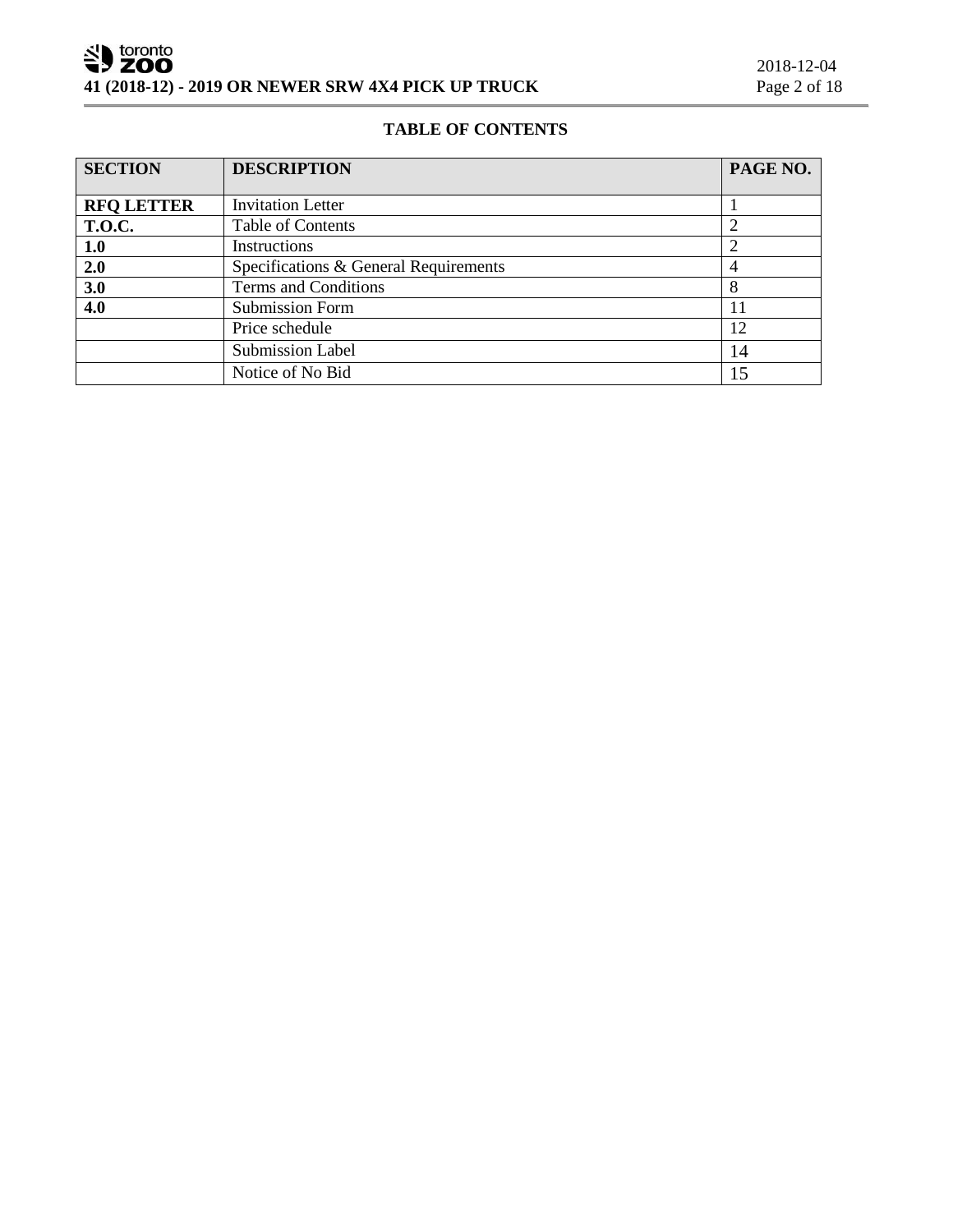### **1.0 INSTRUCTIONS**

- 1.1 Ensure that you have received all **18** pages of the RFQ package.
- 1.2 Complete ALL FORMS in section 2.0 and 4.0 and return by due date and time received on or before **Tuesday 2018-12-18 by 1200 hours (noon), local time** or your Quotation will not be considered. Include signed copies of any addenda with your proposal package.
- 1.3 Show itemized cost of GST/HST if applicable.
- 1.4 Unless otherwise indicated herein, the prices stated are payable in Canadian Funds, GST/HST excluded.
- 1.5 Use the attached submission label, when you submit your response in a sealed envelope or package and deliver to the Toronto Zoo.
- 1.6 Quotation prices shall remain in effect for a period of ninety (90) days from the Quotation due date.
- 1.7 Include product information and pictures, as necessary.
- 1.8 Quote discounts or quantity price breaks separately on FORMS.
- 1.9 If applicable, suggested alternative products are acceptable, however all such products must be quoted separately and should not replace the Toronto Zoo requested product, work or service.
- 1.10 It is the responsibility of the Bidder to understand all aspects of the RFQ and to obtain clarification if necessary before submitting their quotation.
- 1.11 If it becomes necessary to revise any part of this RFQ, the revisions will be by Addendum posted electronically in Adobe PDF format on the Toronto Zoo's website. Bidders and prospective bidders should check the site frequently for any updated information and addenda issued, before the closing date and time.
- 1.12 In reviewing the quotations and awarding of the quotation, the Toronto Zoo will consider the quotation prices and may consider but is not limited to the following:
	- Overall value of the quotation represents to the Toronto Zoo based on quality, service price and delivery schedule
	- Conformance to specifications
	- Field testing, if requested
	- Warranties offered
	- Total cost implications
	- Parts and service availability
	- Delivery time/schedule/ lead time for the supply and delivery
	- Payment terms
	- Value added offerings
- 1.13 For any questions concerning the contract terms and conditions of this RFQ, please contact:

Peter Vasilopoulos Supervisor, Purchasing & Supply Tel: 416-392-5916 Fax: 416-392-6711 E-mail: pvasilopoulos@torontozoo.ca

For any technical queries concerning the specifications of this RFQ, please contact: Ray Navarra Supervisor, Transit & Fleet Tel: 416 392-5987 E-mail: mavarra@torontozoo.ca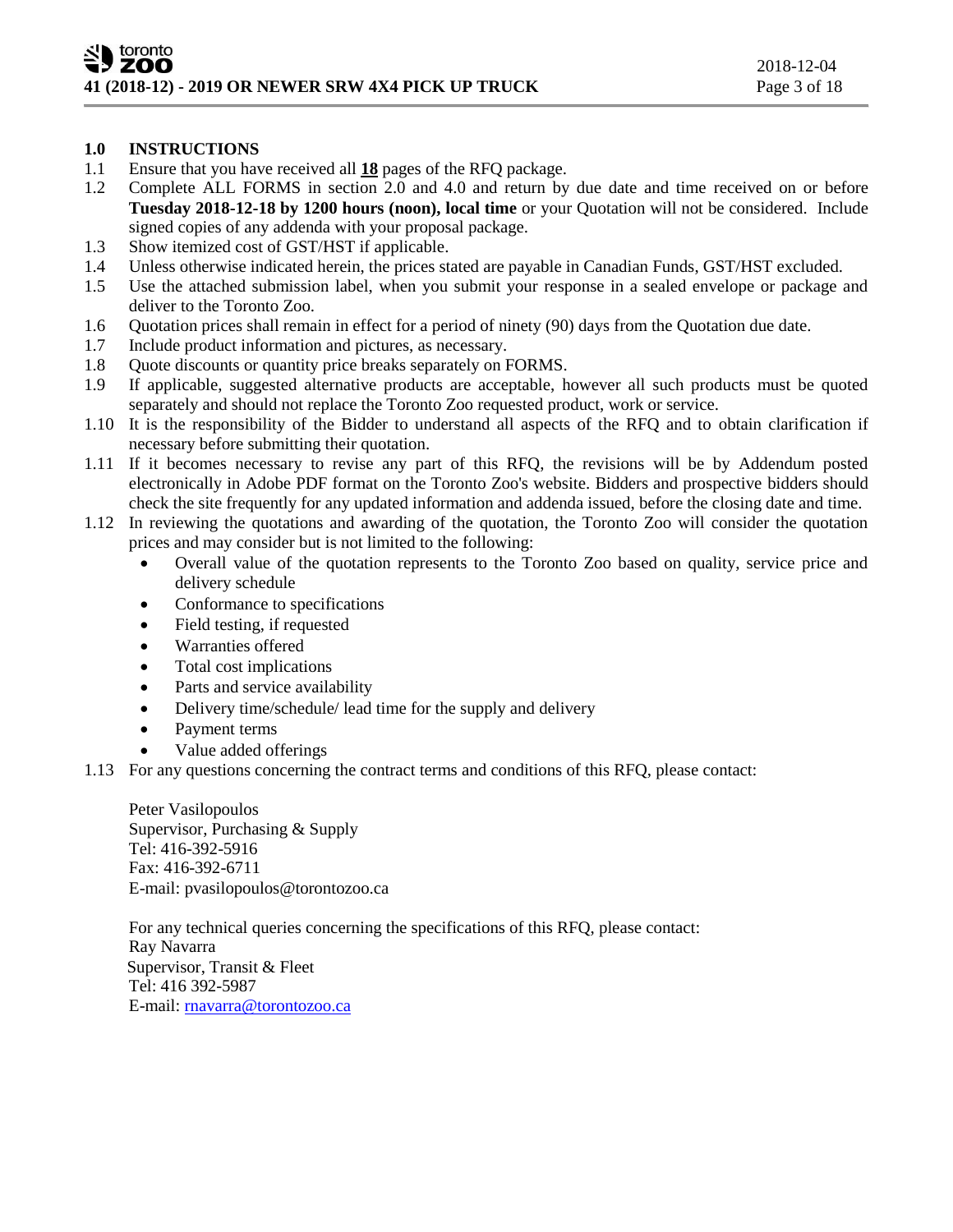#### **2.0 SPECIFICATIONS & GENERAL REQUIREMENTS:**

This technical specification applies to:

### **2019 OR NEWER SRW 4X4 PICK UP TRUCK**

Suitable for use by: **Toronto Zoo – Facilities**

### **INSTRUCTIONS FOR COMPLETION OF THE SPECIFICATION: >>>PLEASE READ CAREFULLY<<<**

*The following specifications are prepared with the intent of providing a basis for securing competitive bids and ensuring completeness. Bidders are required to confirm the conformance of their product, commodity and service.*

*Please note that failure to write or include a response in the "Specify: \_\_\_\_\_\_\_\_" space shall result in the bid being declared non-compliant.*

*Accordingly, the requirement for Bidders to confirm their product specification is indicated by "Specify: \_\_\_\_\_\_\_\_\_\_", and a Bidder shall write a response as noted below:* 

#### *I. DATA RESPONSES:*

- *1. Where 'State' appears in the specification, and is followed with a "Specify: \_\_\_\_\_\_\_" space, the specification must have a data response written in the space (e.g. state weight of fabric offered in oz/yd<sup>2</sup> ,*
- *1. A Bid which has a requirement that the bidder is meeting or exceeding and is followed with a "Specify: \_\_\_\_\_\_\_\_\_\_" space in the specification must be:*

*A) Marked as "YES" in the space: e.g. "Specify: \_\_YES\_\_\_\_"* 

- *2. Where 'or approved equivalent' appears in the specification, and an equivalent product, commodity and service that is anticipated to meet or exceed the requested product, commodity and service is offered, the specification must be:*
	- *a) Marked as "Specify: \_\_\_YES\_\_\_" in the appropriate space, and*
	- *b) Must be accompanied by a statement describing the anticipated approved equivalent either in the "Specify: \_\_\_\_\_\_\_\_" space following the "YES" or on a separate attachment cross referenced after the "YES" statement.*

*It is the responsibility of the bidder to provide supporting documentation supporting "YES" responses, to state the details of the equivalent offered and demonstrate equivalence to the satisfaction of the Toronto Zoo.* 

### *III. "NO" RESPONSES:*

- *1. A Bid not completely meeting a requirement which has a "Specify: \_\_\_\_\_\_\_\_\_\_" space to be completed in the specification must be:*
	- *a) Marked as "Specify: \_\_NO\_\_\_\_\_" in the appropriate space, and/or*
	- *b) Must be accompanied by a statement describing the deviation either in the "Specify: \_\_\_\_\_\_\_\_" space following the "NO" or on a separate attachment cross referenced after the "NO" statement.*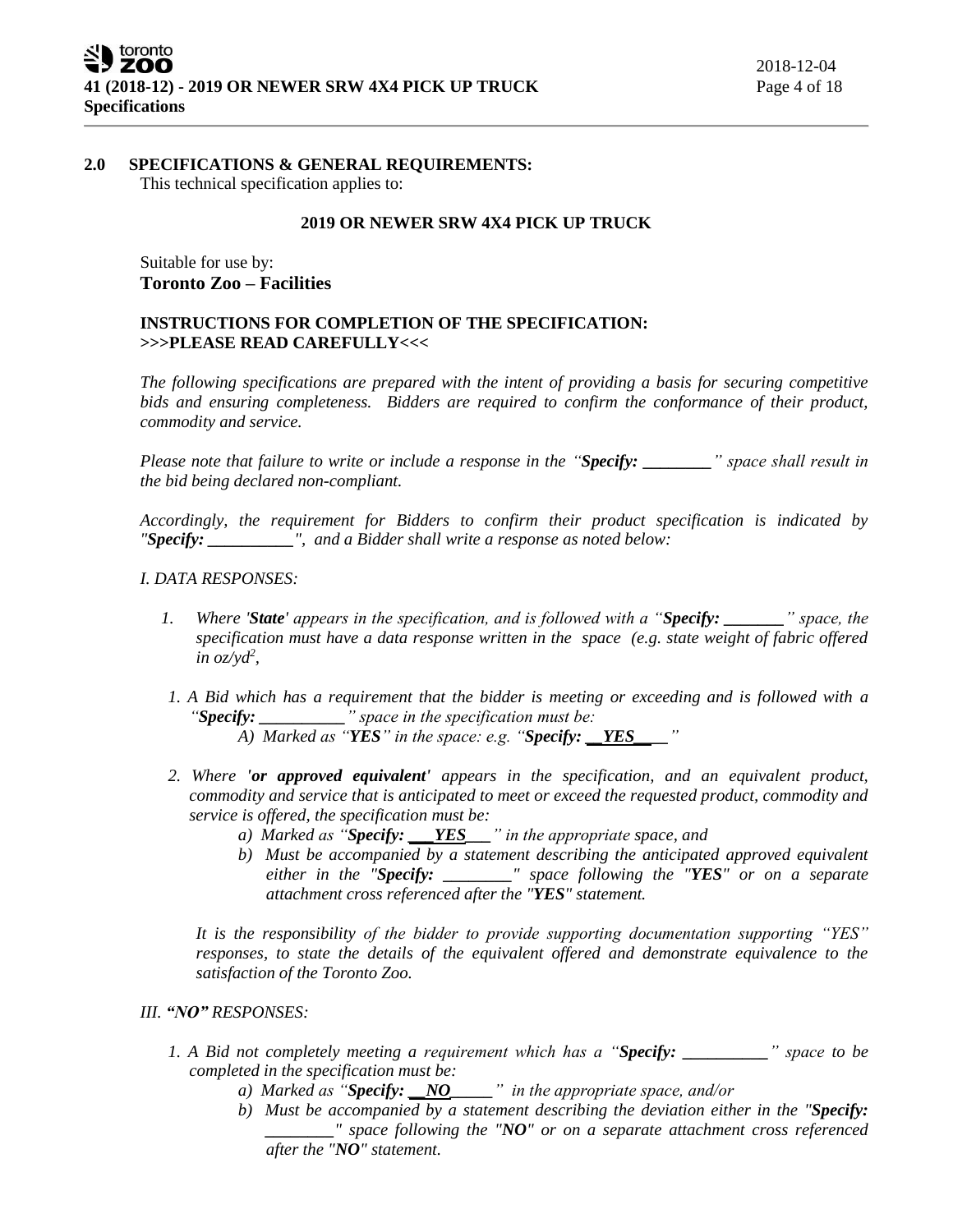*A "NO" in the "Specify: \_\_\_\_\_\_\_\_" space may result in the bid being declared noncompliant.* 

*Notwithstanding the details of this specification; products, commodities and services deemed by the Toronto Zoo similar in design and construction to this specification, may receive further consideration if, in the opinion of the user division, they are considered to be suitable for the intended application and generally conform to performance requirements.*

## 2.1 **DESCRIPTIVE LITERATURE:**

Bidders must submit, if requested, manufacturer's descriptive literature and technical specifications of the products, commodities or services offered, within five (5) working days of request at no cost to the Toronto Zoo.

## 2.2 **QUALITY CONTROL:**

It is the responsibility of the successful bidder to ensure that product quality is maintained to specification requirements. Products received may be randomly tested at the expense of the Toronto Zoo. However, should a product fail to meet the specified standards, the supplier will be responsible for all expenses incurred in the testing and return of the defective material. In cases of discrepancies the decision of the Toronto Zoo must govern.

## 2.3 **DEFECTS IN SHIPPED GOODS AND SERVICES:**

Products, commodities and services must be free from defects, imperfections and deficiencies that may affect operation, appearance and serviceability. In all particulars not covered by this specification and quotation document, production must be in accordance with good commercial practice. Materials not defined here must be of the best commercial quality and suitable for the purpose intended.

### 2.4 **CANADIAN MOTOR VEHICLE SAFETY REGULATIONS:**

The unit offered should meet or surpass the mandatory requirements of the "Canadian Motor Safety Regulations" and the latest applicable S.A.E., I.E.M.C. and O.S.H.A. recommended practices, where the use of such unit by the Toronto Zoo may be covered by these regulations.

### 2.5 **COMPETITIVE DOLLARS DISCOUNTS**

The Ontario Ministry of Government Services has contracted with vehicle manufacturers, "Competitive Dollars Discounts" for vehicles purchased by the Broader Public Sector (BPS). The Toronto Zoo, a Board of the City of Toronto, as part of the BPS, is eligible to receive the "Competitive Dollars Discounts" for vehicles purchased. Please include all applicable discounts in the prices quoted in the Price Schedule included herein.

### 2.6 **SCOPE:**

Bidder shall supply and deliver manufacturer's standard for **2019 OR NEWER SRW 4X4 PICK UP TRUCK** 

| 2019 OR NEWER SRW 4X4 PICK UP TRUCK                              |         |                |
|------------------------------------------------------------------|---------|----------------|
|                                                                  | Confirm | If No, provide |
|                                                                  | Yes/No  | explanation    |
| Please Note: this vehicle will partially be used for transfer of |         |                |
| animals up to approximately 200lbs in weight, plus cage.         |         |                |
| <b>Specifications</b>                                            |         |                |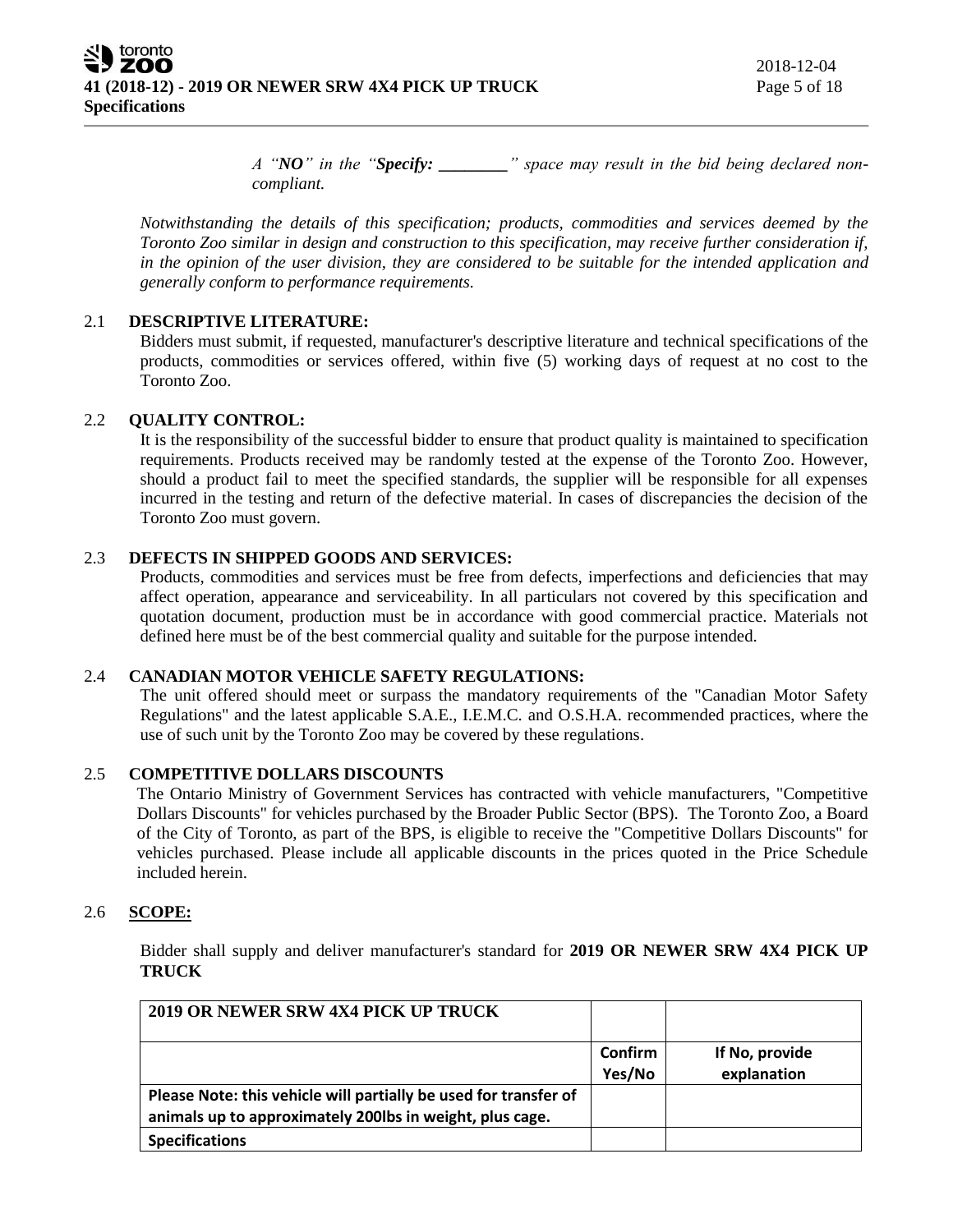# SU toronto **41 (2018-12) - 2019 OR NEWER SRW 4X4 PICK UP TRUCK Specifications**

| <b>Interior</b>                                           |  |
|-----------------------------------------------------------|--|
| Cloth sets                                                |  |
| Floor covering vinyl                                      |  |
| Sun visors                                                |  |
| Rear view mirror                                          |  |
| Cruise control With Message Center (Hour Meter)           |  |
| All Season Floor Matts                                    |  |
| <b>Climate Control</b>                                    |  |
| Air Conditioning                                          |  |
| Dust, Pollen, Deodorizing Air Filter                      |  |
| <b>Rear Seat Heater Ducts</b>                             |  |
| <b>Audio</b>                                              |  |
| <b>AM/FM with Navigation</b>                              |  |
| <b>Bluetooth Capability</b>                               |  |
| 4-inch Display Screen                                     |  |
| <b>Seats</b>                                              |  |
| <b>Heated Front Seats if available</b>                    |  |
| Passenger Seat Recline                                    |  |
| Passenger Seat Fore/Aft                                   |  |
| Driver Seat Power Adjustable Lumbar Support if available  |  |
| Driver Seat Power Adjustable Recline/Incline if available |  |
| Driver Seat Power Adjustable Fore/Aft if available        |  |
| <b>Windows</b>                                            |  |
| Power Windows with Driver Side Auto Up / Down             |  |
| Instrumentation                                           |  |
| Shift Position Indicator (A/T)                            |  |
| Fuel Economy Meter                                        |  |
| Tachometer                                                |  |
| Dual Trip Odometer                                        |  |
| Oil Pressure Guage                                        |  |
| Water Temperature Gauge                                   |  |
| Outside Temperature Gauge                                 |  |
| Dynamic Backup Camera                                     |  |
| <b>Mirrors</b>                                            |  |
| Dual Vanity Mirrors                                       |  |
| Auto-Dimming Rear View Mirror                             |  |
| <b>Trim</b>                                               |  |
| <b>Scuff Plates</b>                                       |  |
| Colour coded fabric head liner                            |  |
| <b>Security</b>                                           |  |
| Power Door Locks                                          |  |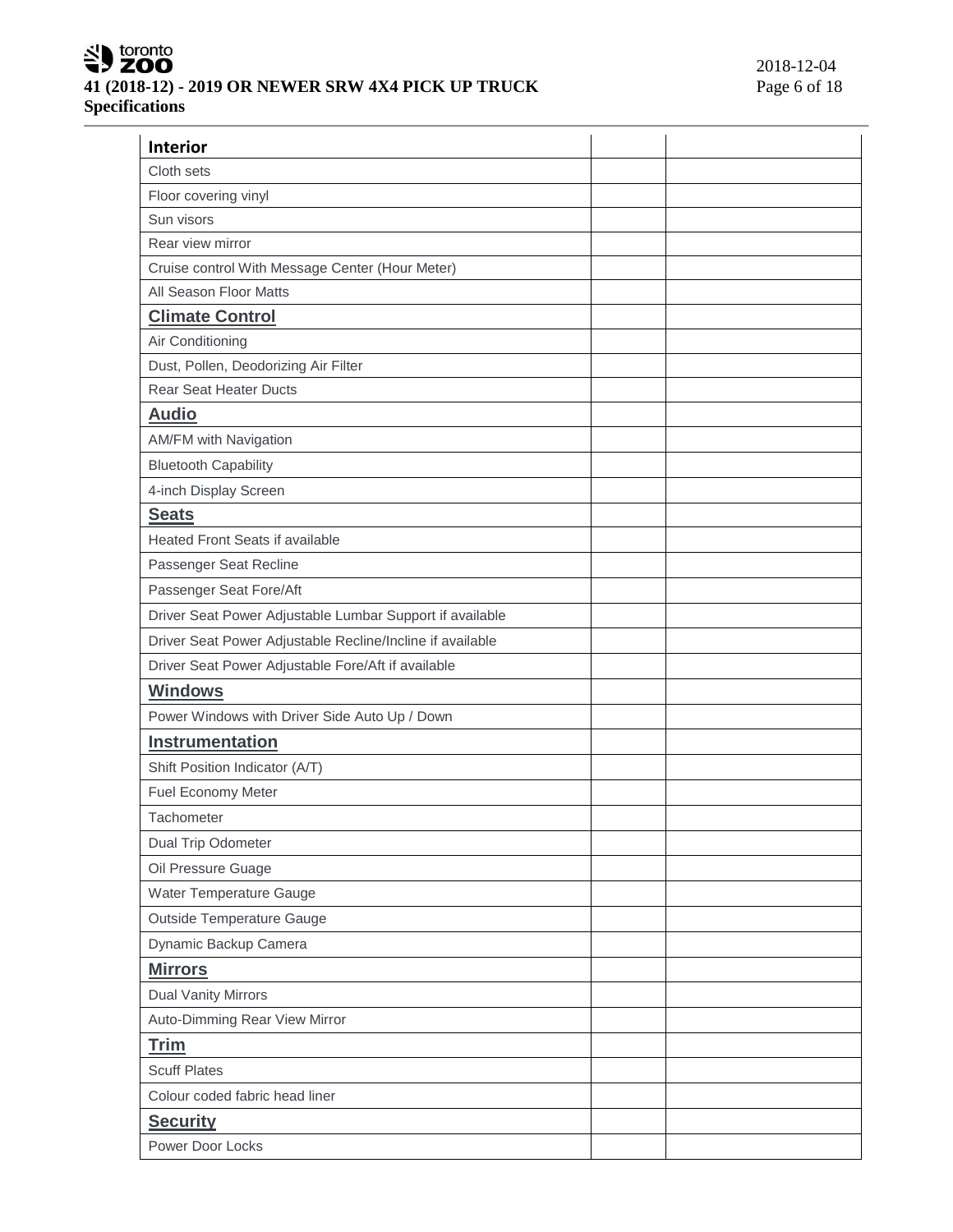# SU toronto **41 (2018-12) - 2019 OR NEWER SRW 4X4 PICK UP TRUCK Specifications**

| Lights                                                                                    |  |
|-------------------------------------------------------------------------------------------|--|
| Cargo Lamp                                                                                |  |
| Map Lamps                                                                                 |  |
| <b>Illuminated Entry</b>                                                                  |  |
| <b>Storage</b>                                                                            |  |
| <b>Front Seat Back Pockets</b>                                                            |  |
| Driver and Passenger Door Pockets                                                         |  |
| <b>Convenience</b>                                                                        |  |
| Front Sun Visors with Extenders                                                           |  |
| 12Volt Accessory Power Outlet                                                             |  |
| <b>Digital Clock</b>                                                                      |  |
| <b>Keyless Entry</b>                                                                      |  |
| Front & Rear Cup Holders                                                                  |  |
| <b>Trim</b>                                                                               |  |
| Coat Hooks (Rear: 2)                                                                      |  |
| Cargo                                                                                     |  |
| 8 Foot Box                                                                                |  |
| <b>Safety</b>                                                                             |  |
| Front Passenger Seat Cushion Airbag                                                       |  |
| Dual Stage Driver & Passenger Airbag Supplemental Restraint<br>System (SRS) Or Equivalent |  |
| Front Passenger Occupancy Classification Indicator                                        |  |
| Front Seat Mounted Side Airbags                                                           |  |
| Driver Knee Airbag                                                                        |  |
| Front Seatbelt Pre-Tensioners and Force Limiters                                          |  |
| All-Position 3-Point Lap & Shoulder Belts                                                 |  |
| Front Seatbelt Anchor Height Adjusters                                                    |  |
| Anchor Points for Child Restraint Seats                                                   |  |
| Blind Spot Monitor System or equivalent                                                   |  |
| Rear Cross Traffic Alert or equivalent                                                    |  |
| Location sonars                                                                           |  |
| Pre-Collision System with Pedestrian Detection                                            |  |
| Auto High Beam If available                                                               |  |
| Lane Departure Alert with Steering Assist                                                 |  |
| Rear Back up camera                                                                       |  |
| <b>Security</b>                                                                           |  |
| Engine Immobilizer                                                                        |  |
| Anti-theft System                                                                         |  |
| <b>Tire Pressure Monitoring TPMS</b>                                                      |  |
| Power Windows                                                                             |  |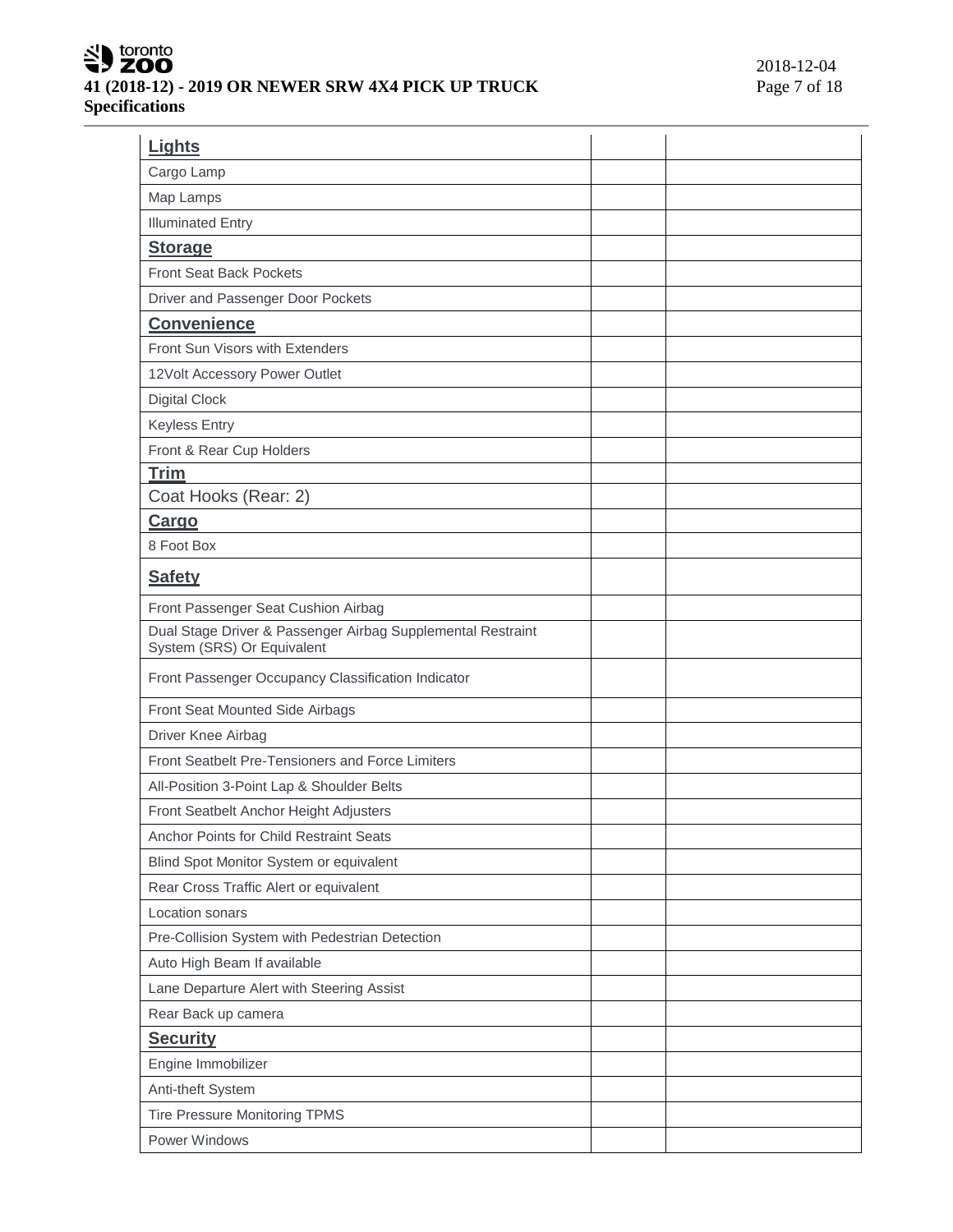# SU toronto **41 (2018-12) - 2019 OR NEWER SRW 4X4 PICK UP TRUCK Specifications**

| Warning                                                       |  |
|---------------------------------------------------------------|--|
| Oil Pressure Warning                                          |  |
| Low Fuel                                                      |  |
| Low Washer Fluid                                              |  |
| Door Ajar                                                     |  |
| Front Driver and Passenger Seat Belt Warning                  |  |
| Automatic Transmission Fluid Temperature Warning if Available |  |
|                                                               |  |
| <b>Exterior</b>                                               |  |
| <b>Body style</b>                                             |  |
| Extended cab (4 door)                                         |  |
| <b>Wheels</b>                                                 |  |
| Steel Wheels With Full Wheel covers                           |  |
| <b>Exterior</b>                                               |  |
| Colour-Keyed Upper Rear Bumper                                |  |
| Front Splash Guards                                           |  |
| Rear Splash Guards                                            |  |
| Colour-Keyed Door Handles                                     |  |
| <b>Mirrors</b>                                                |  |
| <b>Foldable Heated Exterior Mirrors</b>                       |  |
| Power-Adjustable Heated Mirrors                               |  |
| Integrated Signal Lamps if available                          |  |
| <b>Wipers</b>                                                 |  |
| Variable Intermittent Wipers                                  |  |
| Windshield Wiper De-Icer If Available                         |  |
| <b>Lights</b>                                                 |  |
| Automatic Headlamp System                                     |  |
| Fog Lamps                                                     |  |
| LED Headlamps if available                                    |  |
| LED Daytime Running Lights if available                       |  |
| LED Rear Tail Lamps if available                              |  |
| <b>Mechanical</b>                                             |  |
| <b>Transmission</b>                                           |  |
| 6-Speed                                                       |  |
| Automatic                                                     |  |
| Select Shift                                                  |  |
| <b>Transmission Cooler</b>                                    |  |
| <b>Engine</b>                                                 |  |
| V8 high H/P High Torque Gasoline only                         |  |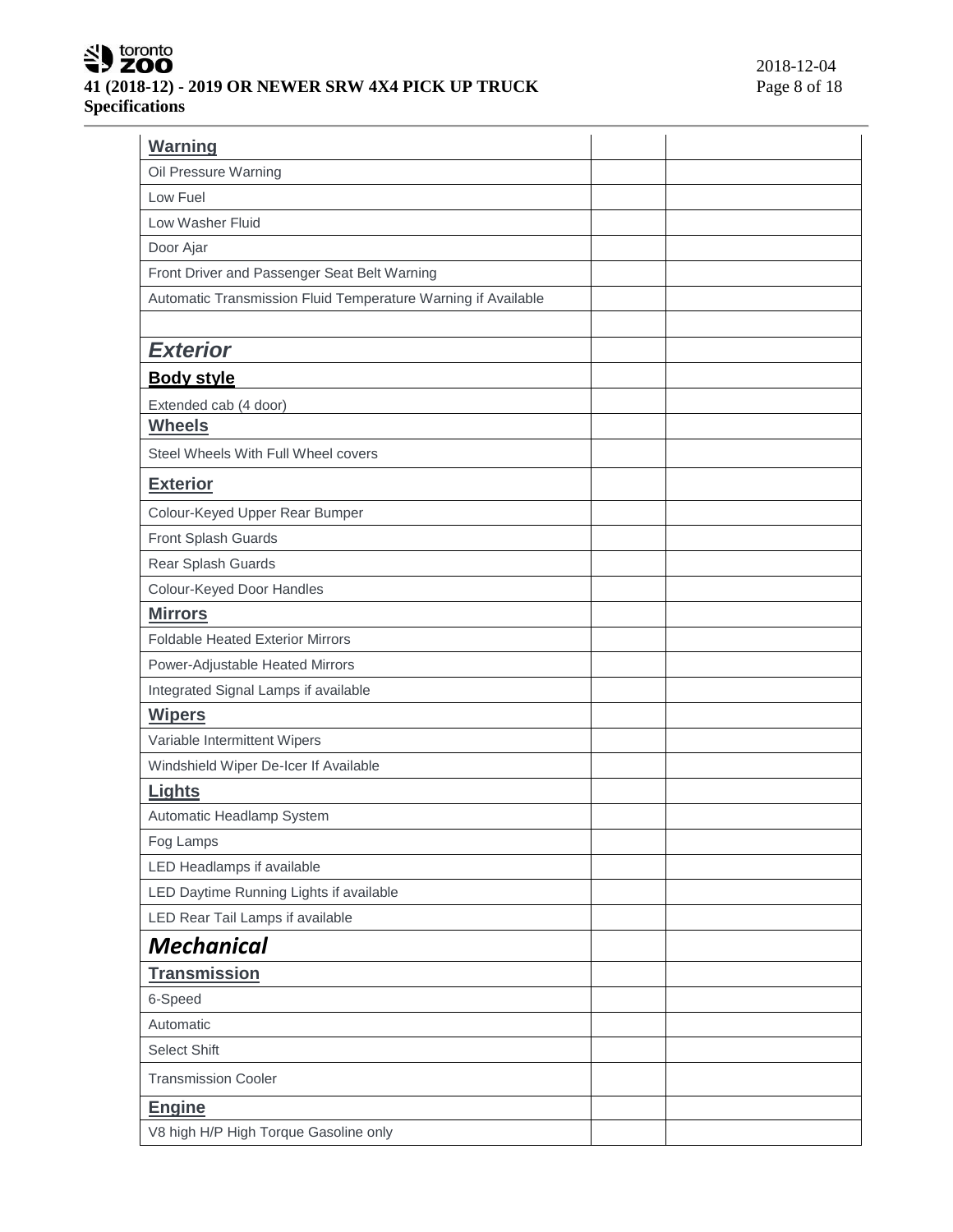# toronto **41 (2018-12) - 2019 OR NEWER SRW 4X4 PICK UP TRUCK** Page 9 of 18 **Specifications**

| Sequential Multiport Electronic Fuel Injection       |  |
|------------------------------------------------------|--|
| Tier 2 Bin 5 Emissions Rating                        |  |
| Heavy Duty Battery, Starter, Alternator and Heater   |  |
| <b>Mechanical Features</b>                           |  |
| Shift On the Fly 4 Wheel Drive                       |  |
| Vehicle Stability Control (VSC)                      |  |
| Limited Slip Rear Axle                               |  |
| <b>Suspension</b>                                    |  |
| <b>Heavy Duty Front Suspension</b>                   |  |
| Stabilizer Bar - Front                               |  |
| Heavy Duty Leaf Spring - Rear, Heavy Duty Gas Shocks |  |
| Stabilizer Bar - Rear                                |  |
| 10,000lb GVWR                                        |  |
| Minimum 3,000 lb payload capacity                    |  |
| <b>Steering</b>                                      |  |
| Power Rack And Pinion                                |  |
| Steering Wheel, Tilt And Telescopic                  |  |
| <b>Tires</b>                                         |  |
| All Terrain tires                                    |  |
| Full size Spare Tire                                 |  |
| LT245/75R17E or equivalent                           |  |
| <b>Brakes</b>                                        |  |
| Power Assisted                                       |  |
| <b>Front Ventilated Disc Brakes</b>                  |  |
| Solid Rear Disc Brakes                               |  |
| Antilock Braking System (ABS)                        |  |
| Brake Assist (BA)                                    |  |
|                                                      |  |

# 2.7 **YEAR, MAKE AND MODEL OFFERED:**

All vehicles must be of the same Year, Model and Production Run to avoid cross model years or unacceptable differences in the supplied units.

## 2.8 **COLOUR:**

**White**...........................................................................................................Specify: \_\_\_\_\_\_\_\_\_\_\_\_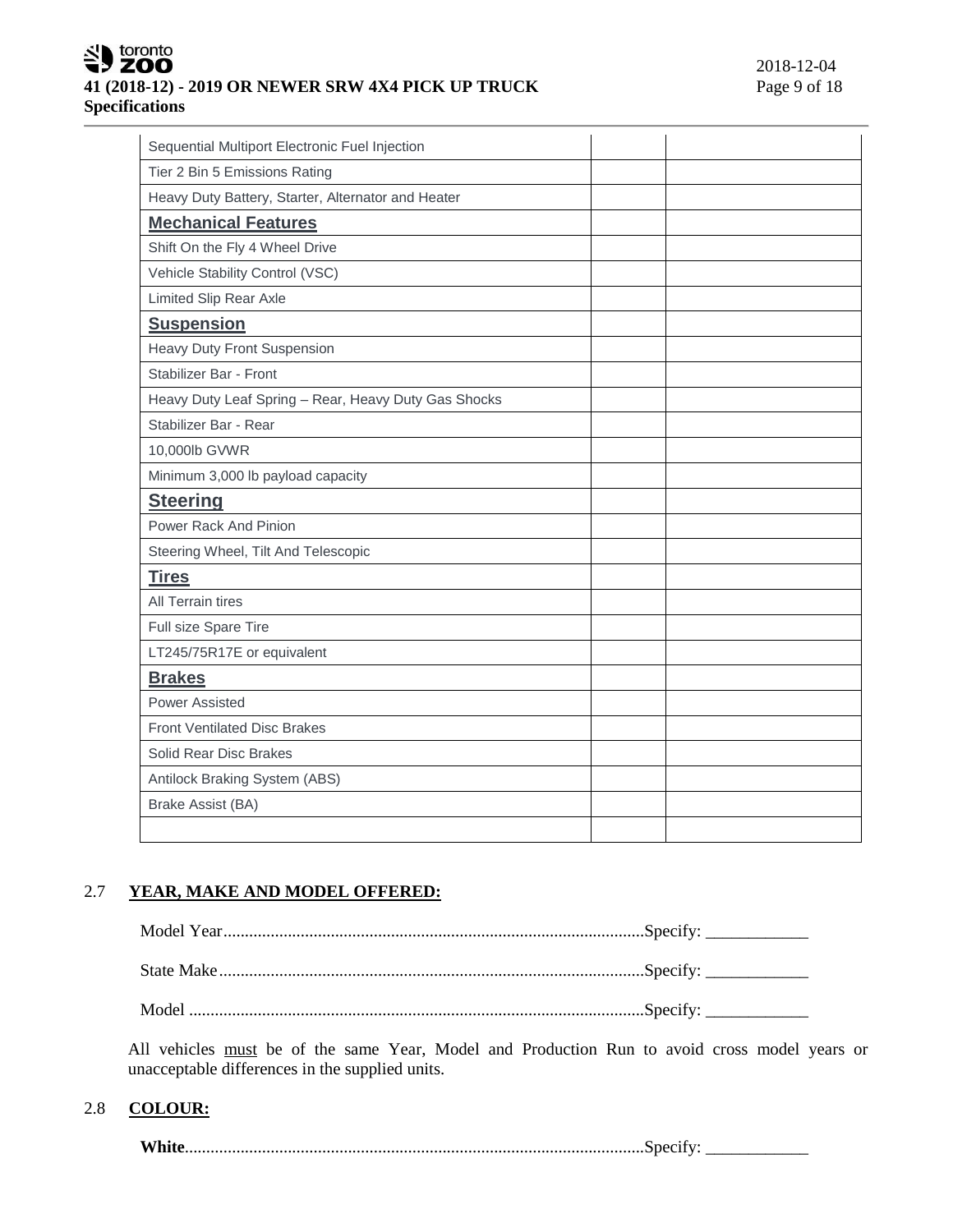| 2.9  | <b>STANDARD EQUIPMENT:</b><br>Vehicles must be delivered with all Manufacturers Standard Equipment in regard to<br>comfort, utility, safety and convenience,                                                      |          |           |
|------|-------------------------------------------------------------------------------------------------------------------------------------------------------------------------------------------------------------------|----------|-----------|
|      | 2.10 GVWR PLATE:<br>State plate indicating final GVWR must be affixed to the door post                                                                                                                            | SPECIFY: |           |
| 2.11 | <b>MANUALS:</b><br>Two (2) Operator's Manual and detailed service manual including wiring<br>diagrams must be supplied                                                                                            |          |           |
|      |                                                                                                                                                                                                                   | SPECIFY: |           |
|      | 2.12 WARRANTY:<br>Bidders must attach warranty details with bid submission                                                                                                                                        |          |           |
|      |                                                                                                                                                                                                                   | SPECIFY: |           |
|      | Bidder must attach list component warranties offered by component<br>manufacturers with bid submission, if any                                                                                                    |          |           |
|      |                                                                                                                                                                                                                   | SPECIFY: |           |
|      | 2.13 PART B: SERVICES:<br>All services B-1 must be included at no additional cost to the Toronto<br>Zoo.                                                                                                          |          |           |
|      | 2.14 SERVICE B-1: RUSTPROOFING:<br>Factory rust proofing                                                                                                                                                          |          |           |
|      |                                                                                                                                                                                                                   | SPECIFY: |           |
|      |                                                                                                                                                                                                                   |          | (Process) |
|      | 2.15 PERFORMANCE EVALUATION:<br>Bidders must be prepared if requested, to arrange for a demonstration of<br>the product offered within five (5) working days of such a request, at no<br>cost to the Toronto Zoo. |          |           |
|      |                                                                                                                                                                                                                   | SPECIFY: |           |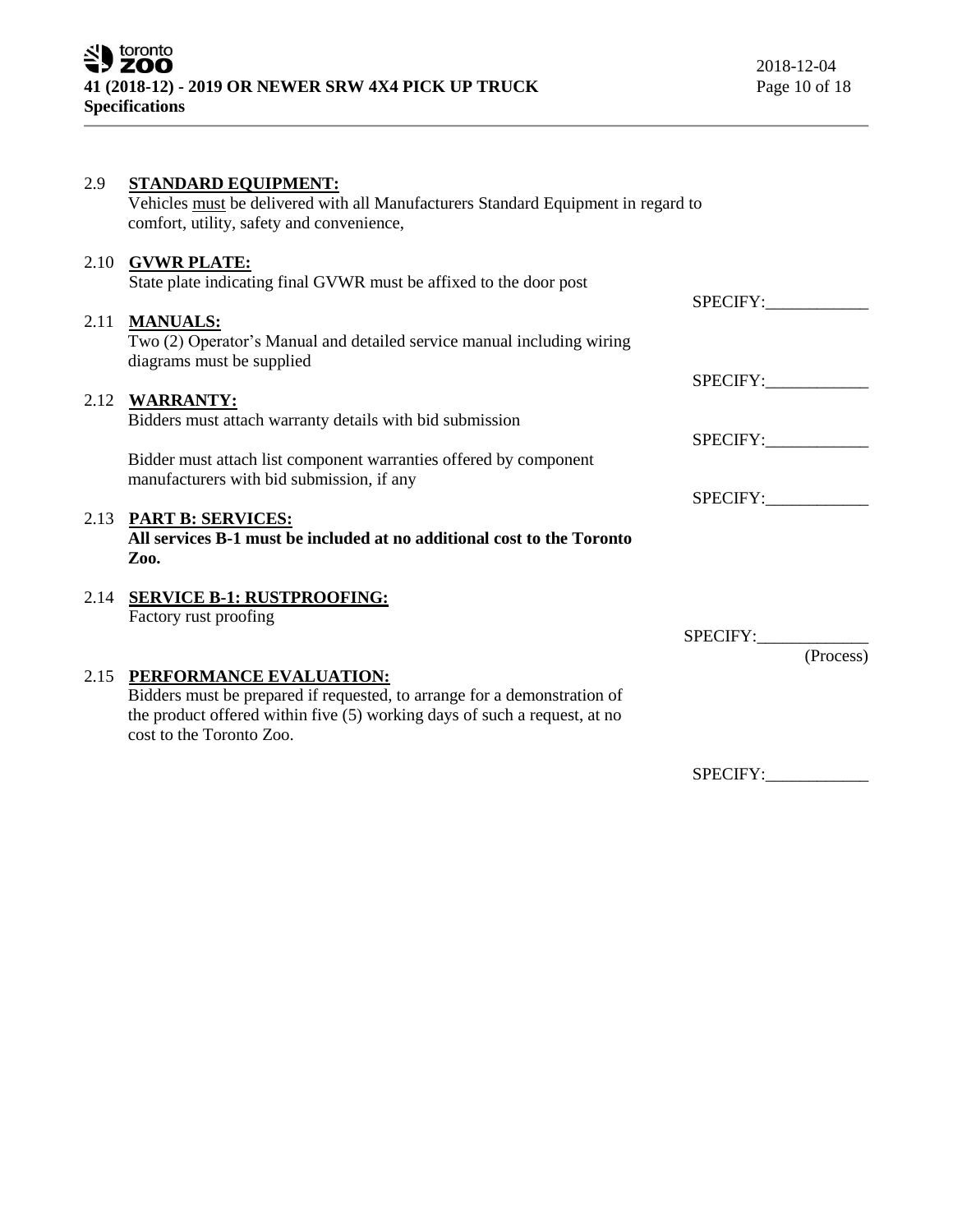#### **3.0 TERMS AND CONDITIONS**

- 3.1 **Definitions:** Wherever used in the Quotation the word **"Board"** means the Board of Management of the Toronto Zoo and the word "**Vendor"** means the person or persons or Corporation to whom the purchase order is issued.
- 3.2 **Vendor Assurance:** Unless otherwise stated, the goods, material, articles, equipment, work or services, specified or called for in or under this Quotation, shall be delivered or completely performed, as the case may be, by the Vendor as soon as possible and in any event within the period set out herein as the guaranteed period of delivery or completion.
- 3.3 **Country of Origin:** Wherever possible, the goods, services, materials, articles or equipment, specified or called for in or under this Quotation, shall be of Canadian origin and manufacture.
- 3.4 **Delivery:** The prices stated in this Quotation cover the services, material, articles or equipment referred to herein, being delivered F.O.B. Toronto Zoo, freight, express, duty and all other charges prepaid, unless otherwise indicated herein. A detailed delivery ticket or piece tally, showing the exact quantity of goods, material, articles or equipment shall accompany each delivery. A receiver's receipt shall not bind the Board to accept the goods, material, articles or equipment covered thereby, or the particulars of the delivery ticket or piece tally therefore. The Vendor shall not be entitled to any interest upon any bill due to delay in its approval by Chief Executive Officer of the Toronto Zoo or his designate.
- 3.5 **Time of the Essence:** For all requests made by the Toronto Zoo to the Contract, time is of the essence. The acceptance of a late performance, with or without objections or reservations by the Toronto Zoo, shall not waive the right to claim damages for such breach nor constitute a waiver of the requirement of timely performance of any obligation remaining to be performed.
- 3.6 **Invoicing:** Unless otherwise indicated herein, the prices stated are payable in Canadian Funds at the head office of the Board. Any Goods and Services Tax applicable shall be shown as a separate item. The Vendor's HST/GST registration number must be indicated on the invoice. The Vendor shall clearly show any special charges such as packaging and freight as separate items on the invoice. Payments to nonresident Vendors may be subject to withholding taxes under the Income Tax Act (Canada). Unless a nonresident Vendor provides the Board with a letter from Revenue Canada, Taxation waiving the withholding requirements, the Board will withhold the taxes it determines are required under the Income Tax Act (Canada). All payments are subject to terms of Net 30 days from receipt of goods/services.
- 3.7 **Notice of Delivery:** The Vendor shall notify the Purchasing Agent of the Board at the address given for the mailing of invoices, in writing as soon as possible of the details of the shipment of the goods, materials, articles or equipment.
- 3.8 **Right to Inspect:** Unless otherwise stated, all goods, materials, articles or equipment supplied, and all work or services, performed, pursuant to this Quotation, shall be subject to inspection by the Board at the point of unloading, or the site of the work or services. No extra charge shall be made by the Vendor for packaging, packing or containers, unless otherwise indicated herein.
- 3.9 **Over shipments**: The Board reserves the right to return all over shipments for full credit.
- 3.10 **Dangerous Goods**: The Vendor shall ensure that for each item of goods, material, articles or equipment supplied under this Quotation or a contract based on this Quotation, that all applicable provisions of the Transportation of Dangerous Goods Act (Canada), the Dangerous Goods Transportation Act, and the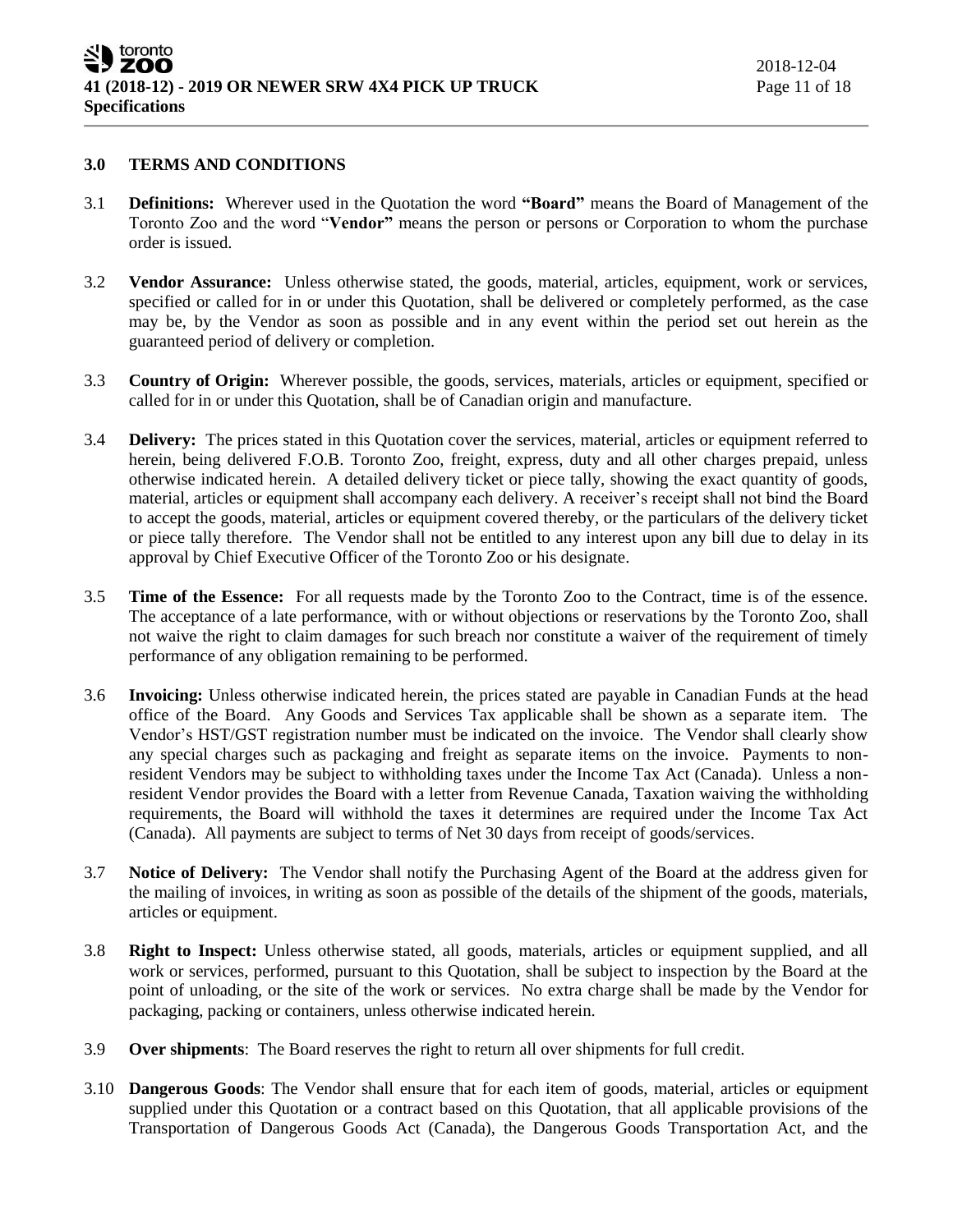Environmental Protection Act and the regulations there under are complied with until such time as such item is delivered to the Board and transferred into its physical control.

- 3.11 **Environment Commitment – G.I.P.P.E.R.:** G.I.P.P.E.R. Statement of Principle The Board in 1990-07- 23, adopted the following G.I.P.P.E.R. (Government Incorporating Procurement Policies to Eliminate Refuse Committee) Statement of Principle in order to contribute to waste reduction and to further the development and awareness of Environmentally Sound Purchasing. "In order to contribute to waste reduction and to increase the development and awareness of Environmentally Sound Purchasing, acquisitions of goods and services will ensure that wherever possible specifications are amended to provide for the expanded use of durable products, reusable products and products (including those used in services) that contain the maximum level of post- consumer waste and/or recyclable content, without significantly affecting the intended use of the products or service. It is recognized that cost analysis is required in order to ensure that the products are made available at competitive prices." All vendors are encouraged to be pro-active in assisting the Board in achieving this principle. Alternative goods and services, suggested by the Vendor, addressing the above principle will be considered by the Board, within a reasonable price range.
- 3.12 **Right to Cancel:** The Board shall have the right to cancel at any time this Quotation or any contract or any part of any contract resulting from this Quotation in respect of the goods, material, articles, equipment, work or services set out in this Quotation or any such contract or part of such contract, not delivered or performed at the time of such cancellation, and the Board will not be responsible to make any payments in respect of any such goods, materials, articles, equipment, work or services and shall not incur any liability whatsoever in respect thereto. In the event that the Vendor fails or neglects by any act or omission to comply with any of the conditions set our herein, this Quotation or any contract resulting from this Quotation may be unconditionally cancelled by the Board without notice to the Vendor.
- 3.13 **Workplace Hazardous Materials Information System ("WHMIS")**: The Vendor shall provide appropriate labels and material safety data sheets for WHMIS regulated products. No product containing asbestos shall be supplied at any time without written authorization.
	- 3.13.1 The successful Vendor shall provide a current and update printed material safety data sheet (MSDS) for each individual item listed on the quotation form. These legible hard copies of material safety data sheets shall be delivered to the Toronto Zoo within ten (10) business days of notification of award by the Toronto Zoo.
	- 3.13.2 For each item not listed on the quotation form, the successful bidder will be required to provide a MSDS for any controlled product upon the first delivery to the Toronto Zoo.
	- 3.13.3 The MSDS must include the date of publication
	- 3.13.4 A full disclosure of all ingredients must be included in the ingredient section, unless the product has an exemption from full disclosure under the Hazardous Materials Act
- 3.14 **International Shipments & Importing:** In the event that goods, materials, articles or equipment, specified or called for if applicable herein, are to be furnished from a point outside Canada at a price which is expressly not include importation charges into Canada or delivery in the Toronto area, the Vendor shall provide the Board with any information requested by the Board regarding the tariff classifications or valuation of the goods, materials, articles or equipment.

The Vendor shall ensure that if applicable, four copies of the following documents are completed and accompany the goods, materials, articles or equipment.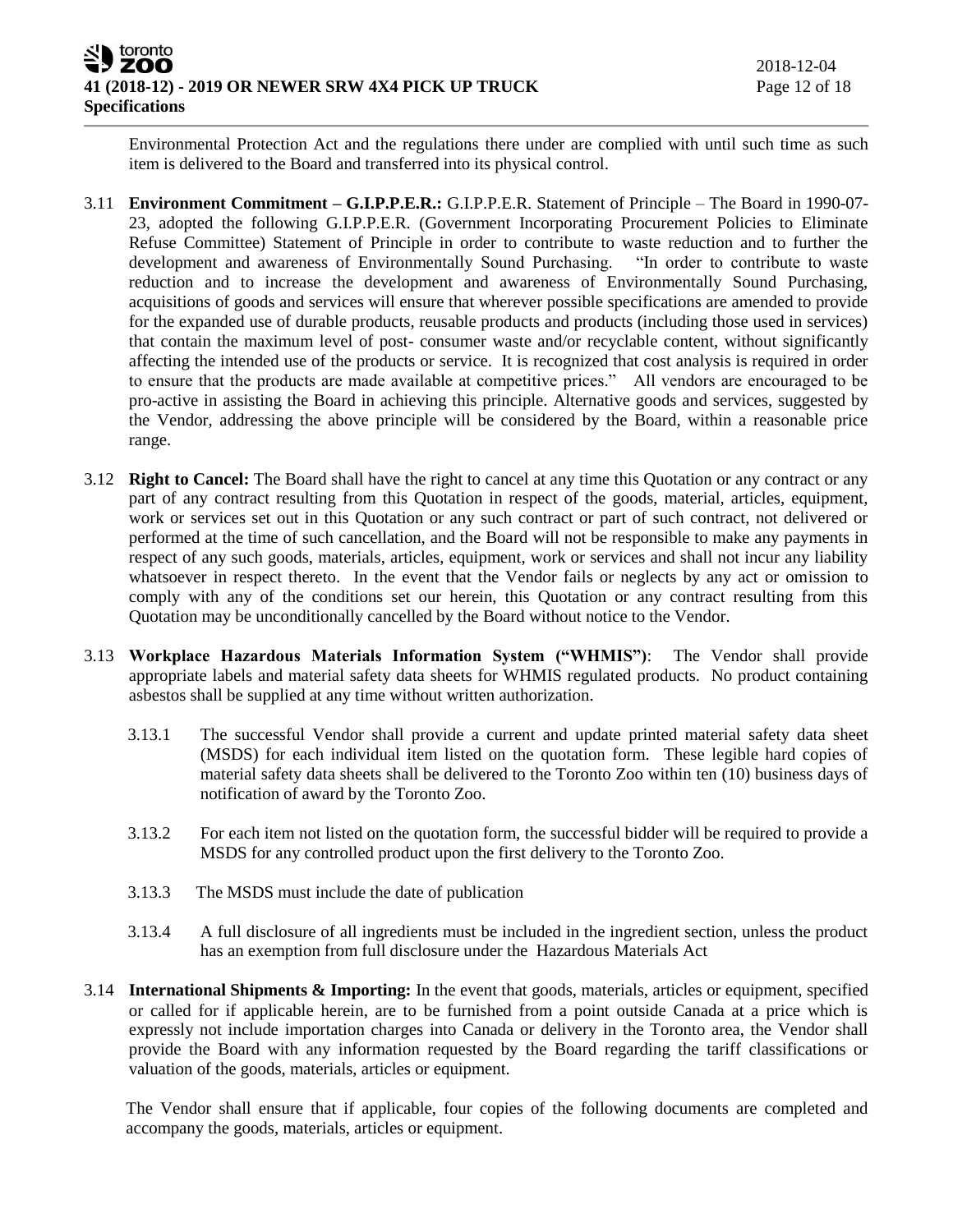ZOO **41 (2018-12) - 2019 OR NEWER SRW 4X4 PICK UP TRUCK** Page 13 of 18 **Specifications**

- 1. Canada Customs Invoice or Vendor's commercial invoice if it contains all the information required on a Canada Customs Invoice;
- 2. Cargo control document, bill of lading or similar documents;
- 3. Exporter's certificate of origin;
- 4. Shippers Export Declaration; and
- 5. Any tariff classification rulings for the goods, materials, articles or equipment.

### 3.15 **Plant Production Limitations**:

toronto

- 3.15.1 If any Unit ordered and the Contract cannot be manufactured because of plant production limitations, the Toronto Zoo reserves the right to purchase the current replacement model at a revised price.
- 3.15.2 The price shall be based on a percentage adjustment based on (i) the published manufacturer's retail/list prices at the of the Tender and (ii) the first published manufacturer's retail/list prices for the next model year.
- 3.15.3 The Contractor shall notify the Manager of Financial Services in writing if such production occurs, and shall submit with the letter of notification; comparative manufacturer's retails lists supporting the proposed revision(s).
- 3.16 **Official Agreement**: No verbal arrangement or agreement, relating to the goods, material, articles, equipment, work or services, specified or called for under this Quotation, will be considered binding, and every notice advice or other communication pertaining thereto, must be in writing and signed by a duly authorized person.
- 3.17 **Pricing** Prices offered are fixed for one (90) days.
- 3.18 **Worker's Rights**: The Vendor shall comply with the conditions of the Board relating to Worker's Rights, a copy of which is available on application to the Manager, Fair Wage and Labor Trades Office, City of Toronto, 18th Floor, West Tower, City Hall, Toronto, Ontario, M5H 2N2 or by phone at 416-392-7300.
- 3.19 **Indemnity:** The Vendor shall at all times well and truly save, defend, keep harmless and fully indemnify the Board, the Toronto Zoo Foundation and their servants, employees, officers or agents, hereinafter called the "Indemnities", from and against all actions, suits, claims, demands, losses, costs, charges, damages, and expenses, brought or made against or incurred by the Indemnities, its or their servants, officers, employees, agents or invitees in any way relating, directly or indirectly, to goods, material, articles or equipment supplied or to be supplied, or to the supplying of goods or services, pursuant to this Quotation, or any other claim, action, suit, demand, loss, cost, charge, damage or expense relating to copyright, trademark or patent with regard directly or indirectly with any such goods, services, material, articles or equipment or the supply or performance thereof.
- 3.20 **Liability for Acts of Vendor Employees, Contractors or Agents:** The Vendor acknowledges responsibility and accepts liability for the acts of any of its employees, contractors and agents while on Toronto Zoo property. The Toronto Zoo reserves the right to request background checks for any individual providing the services requested on behalf of the Vendor.
- 3.21 **Incurred Costs**: The Bidder shall bear all costs and expenses with respect to the preparation and submission of its quotation and the bidder participation in the quotation process, including but not limited to: site visits and inspections, all information gathering processes, interviews, preparing responses to questions or requests for clarification from the Board, preparation of questions for the Board, and contract discussions and negotiations. The Board shall not be responsible for or liable to pay any quotation costs of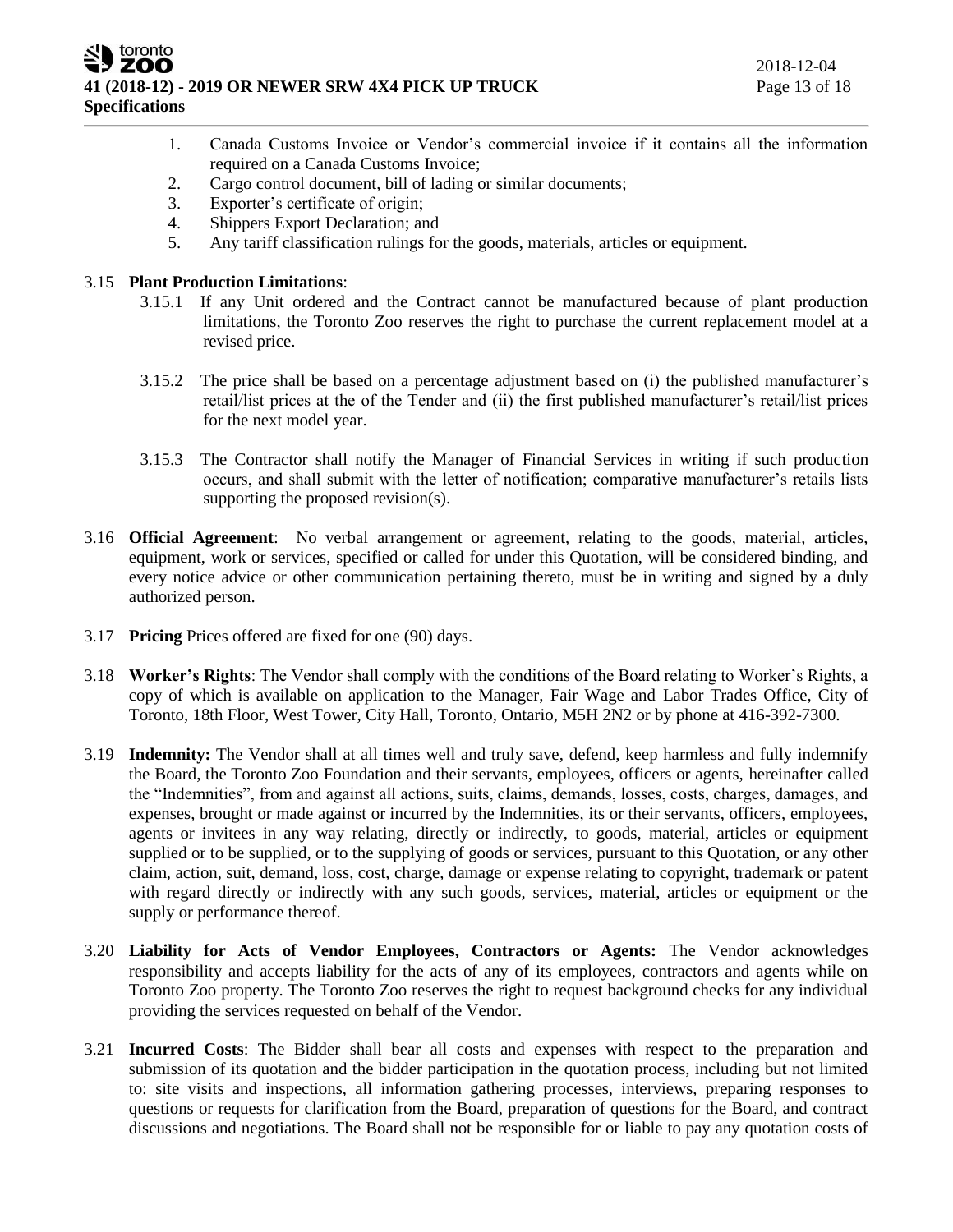any bidder regardless of the conduct or outcome of the Quotation Request, Purchase Order process, or Contract process.

- 3.22 **Guaranty of Quotation:** All goods, material, articles, equipment, work or services, specified or called for in or under this Quotation, shall be supplied or performed at the price or process and on the basis set forth or referred to in and in accordance with the Offer and this Quotation. The basis on which this Quotation is given shall include any specifications, plans, price schedules, samples, addenda or other details pertaining thereto, or provided in connection therewith.
- 3.23 **Right of Notice:** Any notice that the Board may require or desire to give to the Vendor shall for all purposes to be deemed to have been sufficiently and properly given and afforded by registered mail addressed to the Vendor at the address shown for the Vendor on this form and shall therefore be presumed to have been received by the Vendor on the third day following such registration.
- 3.24 **Formal Contract:** The Vendor may be required and shall, if requested by the solicitor for the Board so to do, to execute and enter into a formal contract that is satisfactory to the solicitor for the Board, in order to document the contract resulting from this Quotation and to embody indemnity and related provisions that in the opinion of such solicitor are required to protect the Board.
- 3.25 **Charity Status:** The Toronto Zoo is a registered charitable organization (registration #BN 119216398RR0001) and accordingly may be eligible for preferred pricing which should be reflected in the Quotation as submitted.
- 3.26 **Education Institute Status:** The Toronto Zoo is a registered educational institute and accordingly may be eligible for preferred pricing which should be reflected in the Quotation as submitted.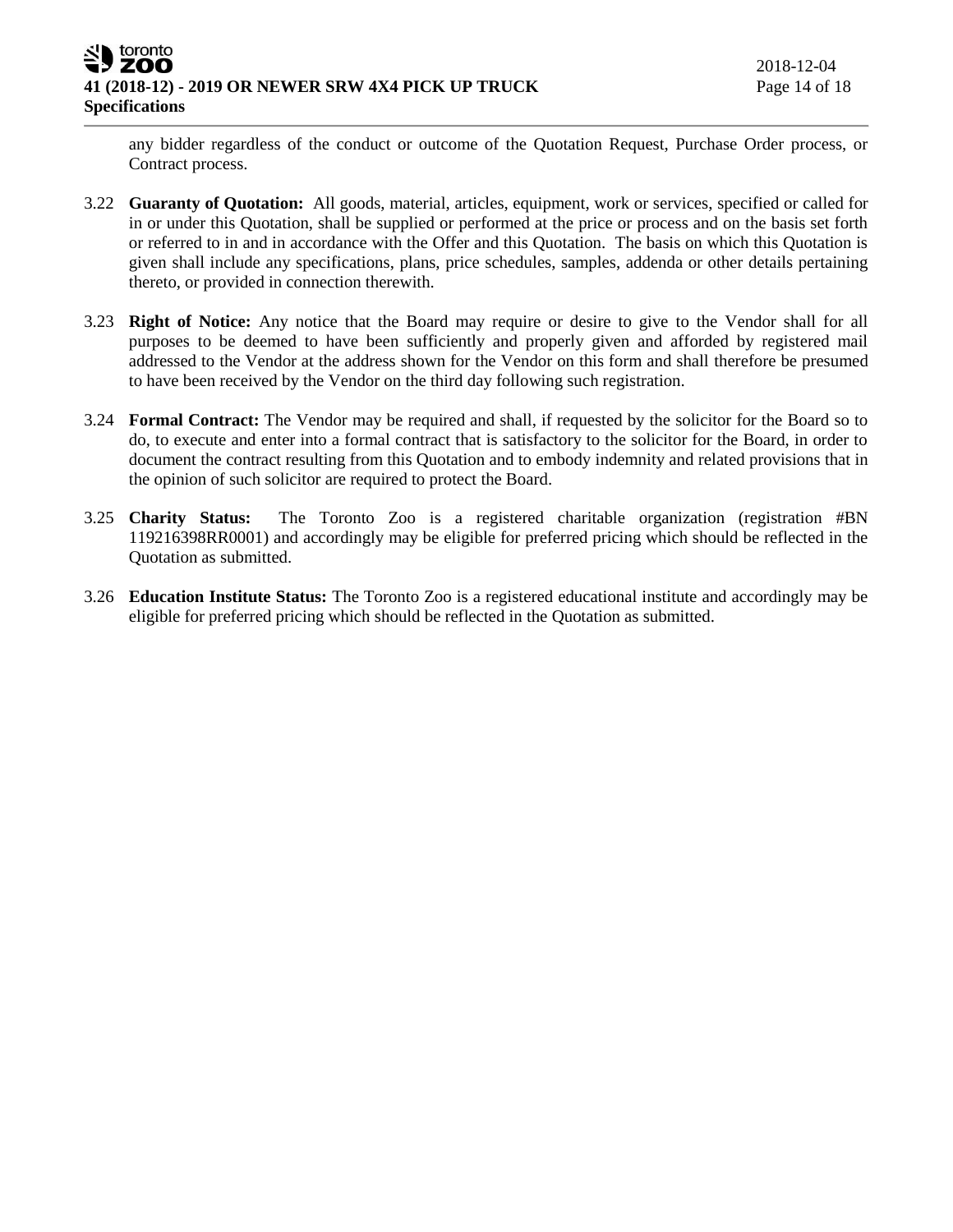#### toronto ZOO **RFQ 39 (2018-12) 2019 OR NEWER SRW 4X4 PICK UP TRUCK SUBMISSION FORM** Page 15 of 18

## **4.0 SUBMISSION FORM**

I/We, hereby, submit the Quotation and will comply with all terms, conditions, specifications and drawings (when provided) as set out within the Board's Quotation.

I/We, hereby, have received, allowed for and included as part of our submission all issued Addendum numbered \_\_\_\_\_\_\_\_\_\_.

This form must be completed, properly signed and received on or before the date and time specified or your Quotation will not be considered. Quotation prices shall remain in effect for a period of ninety (90) days from the Quotation due date.

The Board of Management of the Toronto Zoo reserves the right to reject any or all Quotations or to accept any Quotation, should it deem such action to be in its interests.

By signing and submitting this FORM, you are agreeing to the release of your quotation information, as deemed necessary by the Board, in order to conduct business associated with this quotation or project.

| <b>COMPANY INFORMATION</b> |           |
|----------------------------|-----------|
| Company Name:              |           |
| Name of authorized         |           |
| <b>Signing Officer</b>     | Title:    |
| Signature of authorized    | Date:     |
| Signing Officer:           |           |
| <b>Contact Name:</b>       | Title:    |
| Address:                   |           |
|                            |           |
| Telephone #:               | Fax #:    |
| Email:                     | Web Site: |
| HST#:                      |           |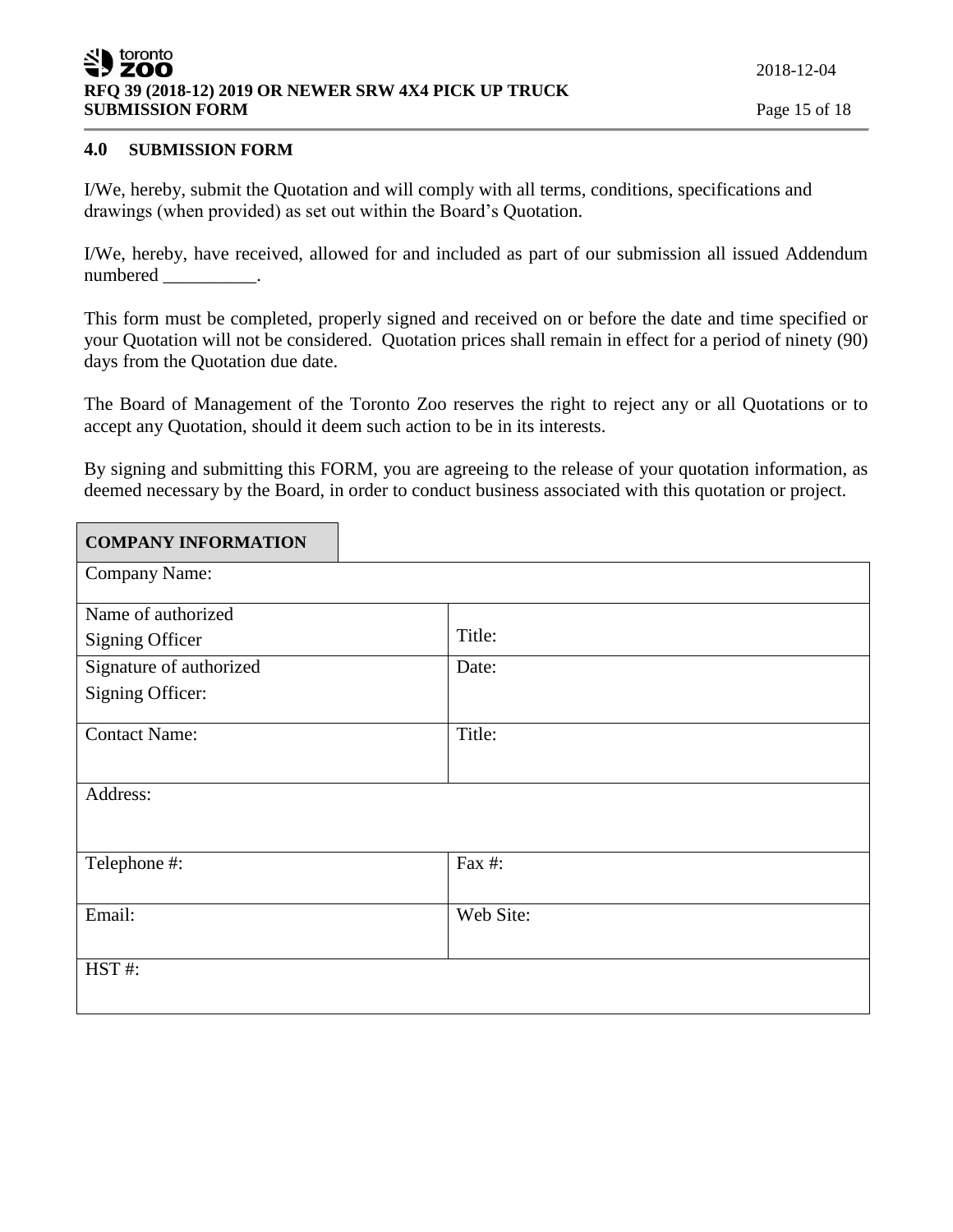| PRICING SCHEDULE                                                                                            |                                                                 |               |                                 |
|-------------------------------------------------------------------------------------------------------------|-----------------------------------------------------------------|---------------|---------------------------------|
| Qty                                                                                                         | <b>Description</b>                                              |               | Price each,<br><b>HST</b> extra |
| $\mathbf{1}$                                                                                                | 2019 OR NEWER SRW 4X4 PICK UP TRUCK WITH LISTED<br><b>ITEMS</b> | $\mathcal{S}$ |                                 |
| <b>Manufacture</b>                                                                                          |                                                                 |               |                                 |
| <b>Make</b>                                                                                                 |                                                                 |               |                                 |
| <b>Model</b>                                                                                                |                                                                 |               |                                 |
| <b>Optional pricing</b>                                                                                     |                                                                 |               |                                 |
|                                                                                                             | 4 Snow tires on rims                                            | $\mathcal{S}$ | /each                           |
| Back up alarm                                                                                               |                                                                 | $\mathcal{S}$ | /each                           |
| High cap with 4'high by 4'wide barn door style<br>opening. Cap to have operable side and front windows      |                                                                 | \$            | /each                           |
| Box to have 4'x 8' 3000 lb rating slide out tray                                                            |                                                                 | \$            | /each                           |
| $\mathcal{S}$<br>Box to be equipped with heater                                                             |                                                                 | /each         |                                 |
| Box to have 2 fans mounted inside<br>$\mathcal{S}$                                                          |                                                                 | /each         |                                 |
| Box to have live camera with in cab screen to monitor<br>\$<br>health of the animal while being transported |                                                                 | /each         |                                 |
| 110v/400w AC invertor                                                                                       |                                                                 | \$            | /each                           |
|                                                                                                             | Fire Extinguisher mounted within driver access                  | $\mathcal{S}$ | /each                           |
|                                                                                                             | License plates with November 2019 expiry                        | $\mathcal{S}$ | /each                           |
| 4 sets of keys                                                                                              |                                                                 | $\mathcal{S}$ | /each                           |
| <b>Delivery</b>                                                                                             |                                                                 |               |                                 |
| purchase order                                                                                              | Confirm guaranteed period of delivery after receipt of a        |               | /days                           |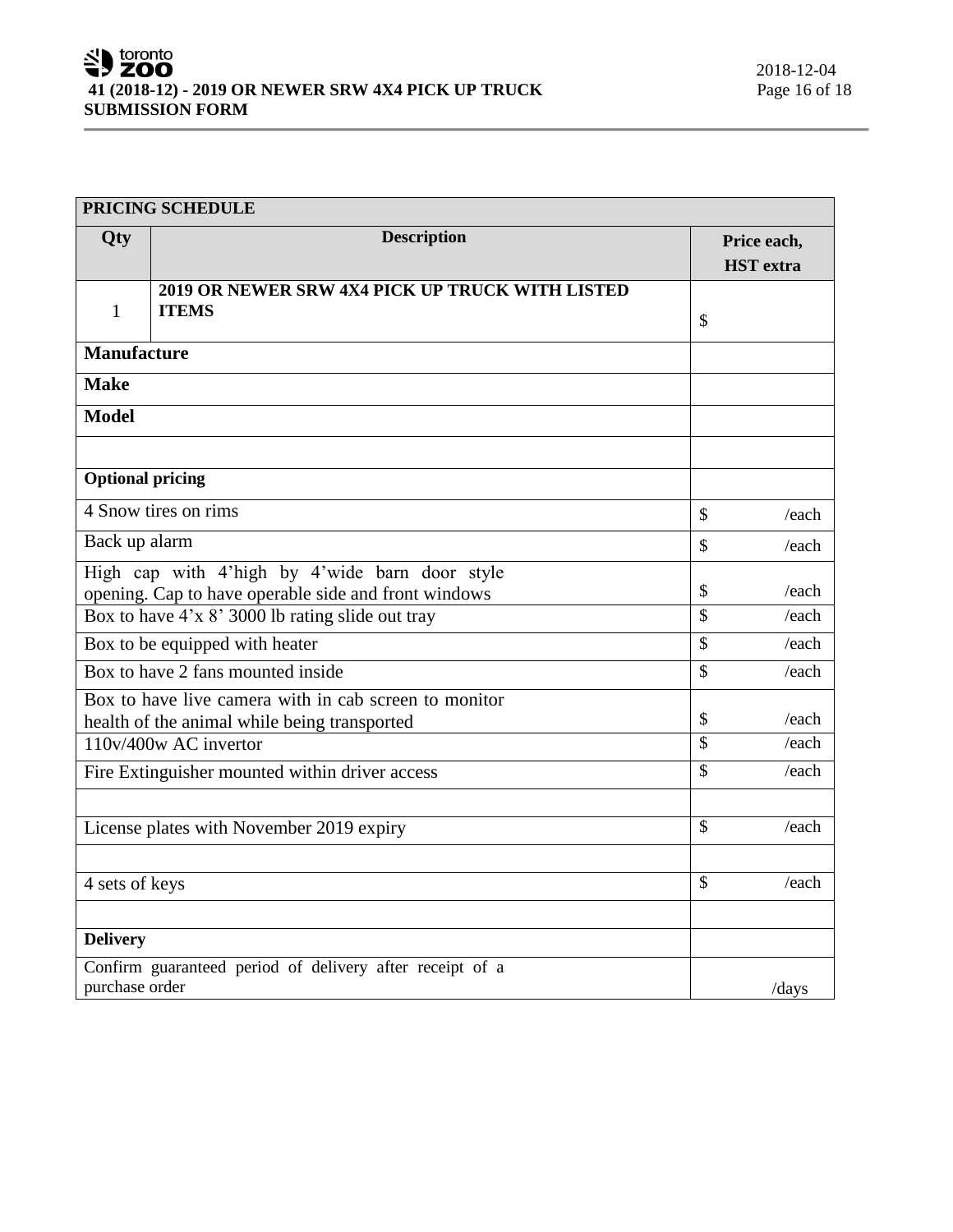### **SUBMISSION LABEL**

**This address label should be printed and affixed to the front of your sealed tender, quotation and proposal envelope/package submission. Toronto Zoo will not be held responsible for envelopes and packages that are not properly labeled or submitted to an address other than the one listed on this label.**

**Vendor Name** 

**41 (2018-11) - 2019 OR NEWER SRW 4X4 PICK UP TRUCK Closing Date – Tuesday 2018-12-18 by 1200 hours (noon), local time**

### **TO BE RETURNED TO**

### **TORONTO ZOO C/O SUPERVISOR, PURCHASING & SUPPLY ADMINISTRATIVE SUPPORT CENTRE 361A OLD FINCH AVE. TORONTO, ONTARIO M1B 5K7**